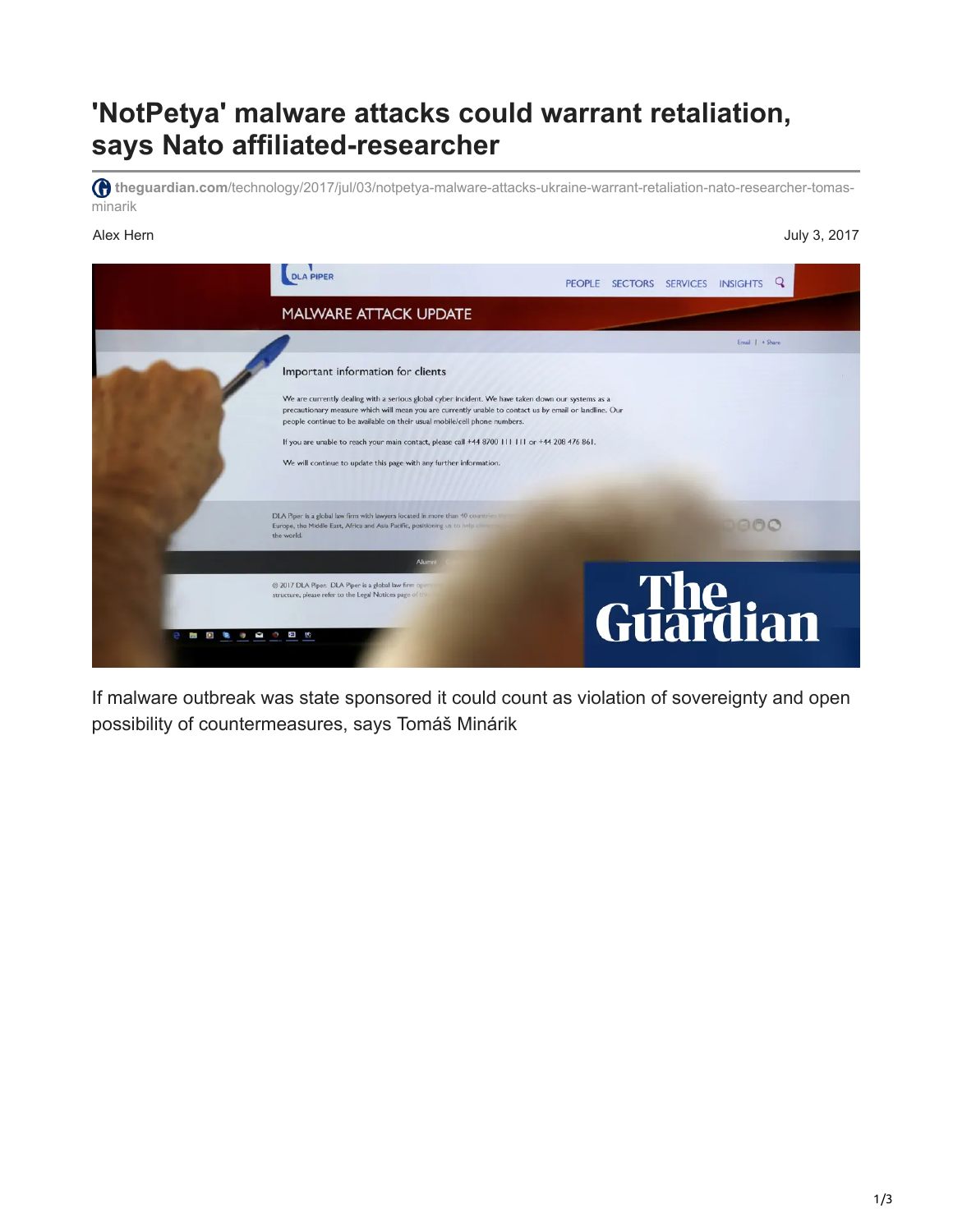

While a cyberattack can trigger an armed response from Nato, Minárik cautioned that the damage caused by NotPetya in Ukraine and elsewhere was not sufficient for such an escalation. Photograph: Barbara Walton/EPA

While a cyberattack can trigger an armed response from Nato, Minárik cautioned that the damage caused by NotPetya in Ukraine and elsewhere was not sufficient for such an escalation. Photograph: Barbara Walton/EPA

The NotPetya malware that wiped computers at organisations including Maersk, Merck and the Ukrainian government in June "could count as a violation of sovereignty", according to a legal researcher at a Nato-affiliated cybersecurity organisation.

If the malware outbreak was state-sponsored, the researcher says, it could open the possiblity of "countermeasures". Those could come through retaliatory cyber--attacks, or more conventional means such as sanctions, but they must fall short of a military use of force.

Tomáš Minárik, a researcher at the Nato Cooperative Cyber Defence Centre of Excellence in Tallinn, Estonia, made the comments after the Centre concluded that the malware outbreak, [which overwhelmingly hit Ukraine but also affected more than 60 other countries, can most](https://ccdcoe.org/notpetya-and-wannacry-call-joint-response-international-community.html) likely be attributed to a state actor.

While a cyber-attack can trigger an armed response from Nato, Minárik cautioned that the damage caused by NotPetya was not sufficient for such an escalation. The law of armed conflict applies only if a cyber-attack causes damage "with consequences comparable to an armed attack", during an ongoing international armed conflict, "but so far there are reports of neither," he said.